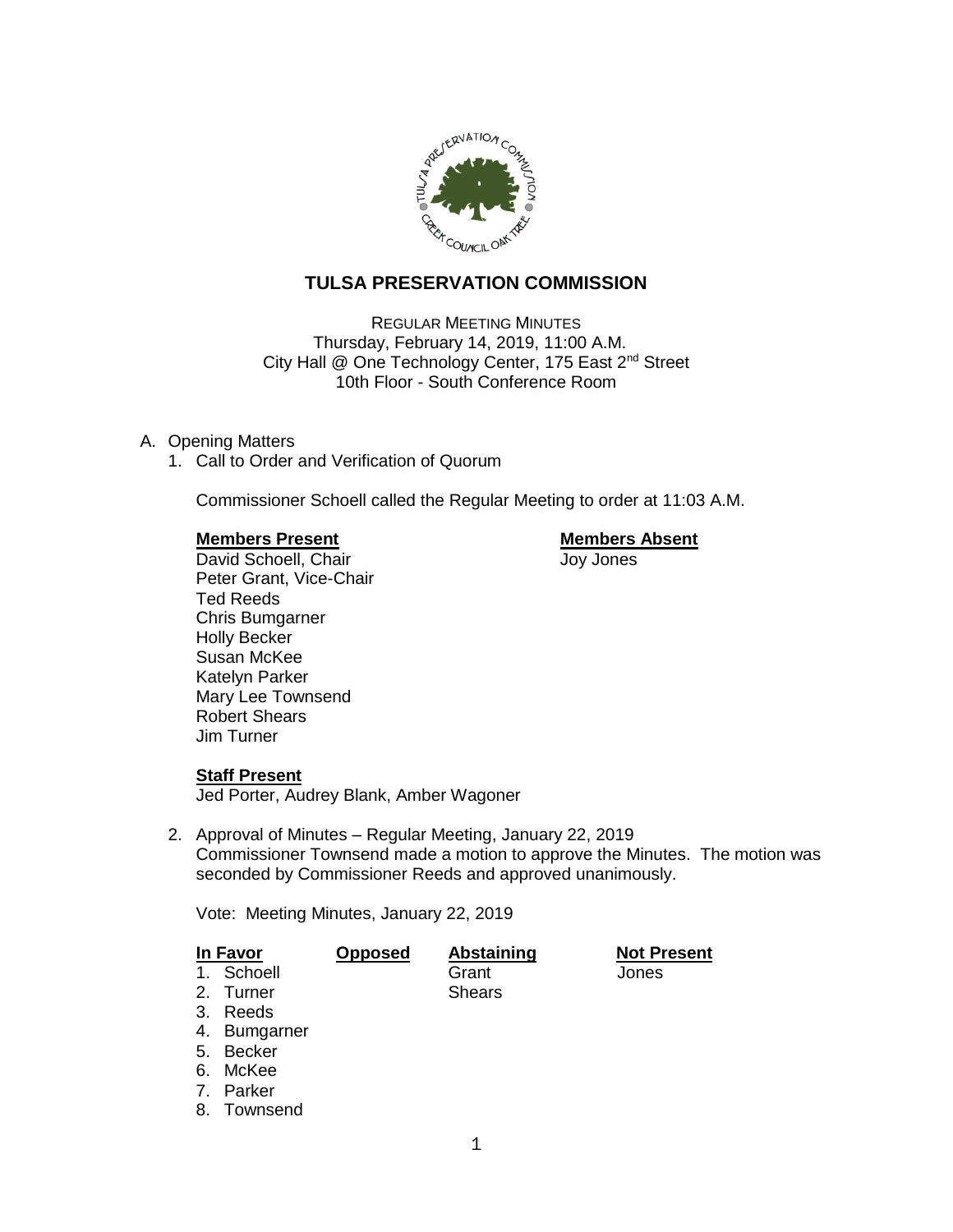- 3. Disclosure of Conflicts of Interest No Conflicts of Interest were disclosed.
- B. Actionable Items
	- 1. **HP-0058-201 / 1601 S. St. Louis Ave.** (Swan Lake) *Historic Preservation Permit Subcommittee Review Date: February 7, 2019* Applicant: Jennifer Barcus-Schafer Proposal:
		- 1. Construction of addition
		- 2. Installation of columns on porch

Staff presented its report, and Commissioner Schoell presented the report on behalf of the Historic Preservation Permit Subcommittee, noting that the applicant had provided identification of materials as requested. The applicant stated that the columns to be installed on the front porch would replicate the dimensions of the columns on the back porch. Staff noted that the north and east facades of the proposed addition would be visible if the existing fence were to be removed. Commissioner Parker requested confirmation that a previous application for replacement of windows was not included in the present application, which was provided. Commissioner Schoell requested confirmation that the applicant would be utilizing an existing roof for the construction of the addition, which was confirmed. Commissioner Turner inquired about the height of the current fence, and the applicant responded that the fence is six feet (6'-0") in height. Commissioner Reeds inquired about the request by the Historic Preservation Permit Subcommittee for the addition of a window on the east facade. The applicant stated that the new windows will match the current style on the residence but was unsure of the placement of the window on the east facade due to the location of the shower. Commissioner Turner requested confirmation that the trim on the beam and the siding below the beam would be used, and the applicant confirmed that as much of the existing porch as possible will be used. Commissioner Turner inquired if the window on the porch would be installed on the addition, and the applicant responded that the window's condition was too poor to be salvaged.

As there was no further discussion, Commissioner Turner made a motion to approve the application with the conditions that a window be added to the east facade which would be of similar size to the window on the north facade and that both windows would match the windows presently on the residence or windows approved as the replacements. The motion was seconded by Commissioner Schoell and approved unanimously.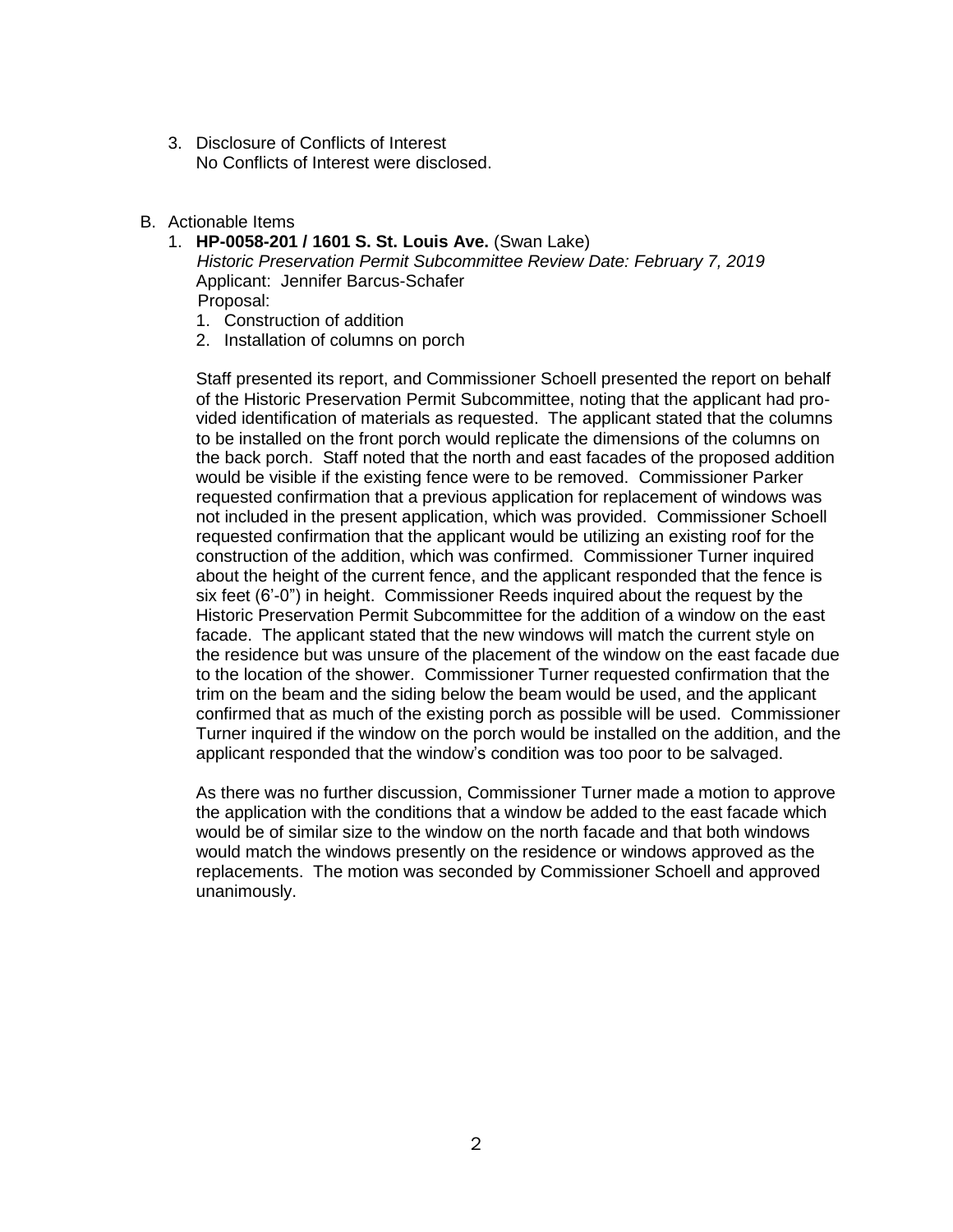**Vote:** 1601 S. St. Louis Ave. **(Swan Lake)**

| In Favor                                | <b>Opposed</b> | <b>Abstaining</b> | <b>Not Present</b> |
|-----------------------------------------|----------------|-------------------|--------------------|
| 1. Schoell                              |                |                   | Jones              |
| 2. Grant                                |                |                   |                    |
| <b>Becker</b><br>3.                     |                |                   |                    |
| 4. Bumgarner                            |                |                   |                    |
| 5. McKee                                |                |                   |                    |
| Parker<br>6.                            |                |                   |                    |
| Reeds<br>$7_{\scriptscriptstyle{\sim}}$ |                |                   |                    |
| Shears<br>8.                            |                |                   |                    |
| 9. Townsend                             |                |                   |                    |
| 10. Turner                              |                |                   |                    |
|                                         |                |                   |                    |

## 2. **HP-0059-2019 / 2120 E. 19th St.** (Yorktown)

*Historic Preservation Permit Subcommittee Review Date: February 7, 2019* Applicant: Karen K. Freudenrich Proposal: 1. Installation of columns on porch

Staff presented its report, and Commissioner Schoell presented the report on behalf of the Historic Preservation Permit Subcommittee, noting that the applicant provided the requested dimensions. Commissioner Turner requested confirmation that the dimensions of the columns were similar to those on the columns on an adjacent residence. The applicant stated that they did not measure their neighbor's columns. Commissioner Reeds requested confirmation that the dimensions of the pier below the column were based on actual dimensions, which the applicant provided.

As there was no further discussion, Commissioner Grant made a motion to approve the application. The motion was seconded by Commissioner Townsend and was approved unanimously.

**Vote:** 2120 E. 19th St. **(Yorktown)**

| In Favor       |                  | <b>Opposed</b> | <b>Abstaining</b> | <b>Not Present</b> |
|----------------|------------------|----------------|-------------------|--------------------|
| $1_{\cdot}$    | Schoell          |                |                   | Jones              |
| 2.             | Grant            |                |                   |                    |
| 3.             | Becker           |                |                   |                    |
| 4.             | <b>Bumgarner</b> |                |                   |                    |
| 5.             | McKee            |                |                   |                    |
| 6.             | Parker           |                |                   |                    |
| 7 <sub>1</sub> | Reeds            |                |                   |                    |
| 8.             | <b>Shears</b>    |                |                   |                    |
| 9.             | Townsend         |                |                   |                    |
|                | 10. Turner       |                |                   |                    |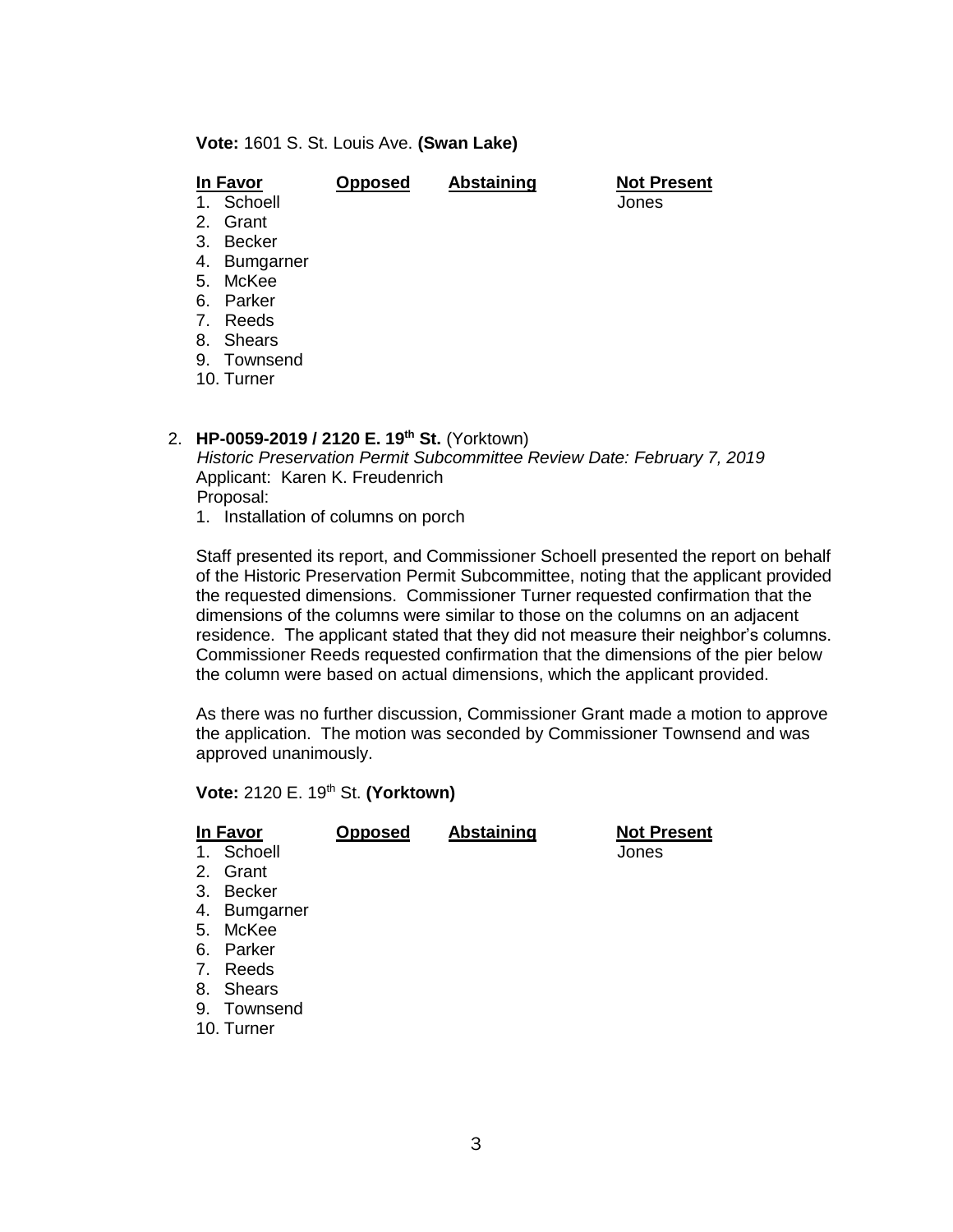3. **HP-0060-2019 / 1602 S. Trenton Ave.** (Swan Lake)

*Historic Preservation Permit Subcommittee Review Date: February 7, 2019* Applicant: Shaun Schaefer Proposal: 1. Replacement of doors

Staff presented its report, and Commissioner Schoell presented the report on behalf of the Historic Preservation Permit Subcommittee, noting that the requested dentil shelf was provided by the applicant. Commissioner Schoell indicated that it was unclear whether the doors were original but noted that doors uniform in appearance will be an improvement. The applicant stated that the preference was a door without the dentil shelf. Commissioner Parker noted that the dentil shelf would be a nice addition to the door on the primary residence, to which the applicant agreed.

As there was no further discussion, Commissioner Parker made a motion to approve the application with the condition that only the door of the primary residence would have a dentil shelf. The motion was seconded by Commissioner Grant and was approved unanimously.

**Vote:** 1602 S. Trenton Ave. **(Swan Lake)**

| In Favor   | <b>Opposed</b> | Abstaining | <b>Not Present</b> |
|------------|----------------|------------|--------------------|
| 1. Schoell |                |            | Jones              |

- 2. Grant
- 3. Becker
- 4. Bumgarner
- 5. McKee
- 6. Parker
- 7. Reeds
- 8. Shears
- 9. Townsend
- 10. Turner

## 4. **HP-0061-2019 / 1215 E. 20th St.** (North Maple Ridge)

*Historic Preservation Permit Subcommittee Review Date: February 7, 2019* Applicant: John W. Cannon Proposal:

- 1. Construction of addition
- 2. Removal of windows
- 3. Installation of French Doors

Staff presented its report, and Commissioner Schoell presented the report on behalf of the Historic Preservation Permit Subcommittee, noting that the applicant provided additional clarification of existing materials. Commissioner Turner inquired which portion of the addition would be visible from the street and was informed that a site visit confirmed that the west facade of the addition would barely be visible from the street. The applicant stated that the northeast corner of the residence is visible from the street but that they have a privacy fence in place. Commissioner Turner then requested confirmation that all of the French Doors would have the same design.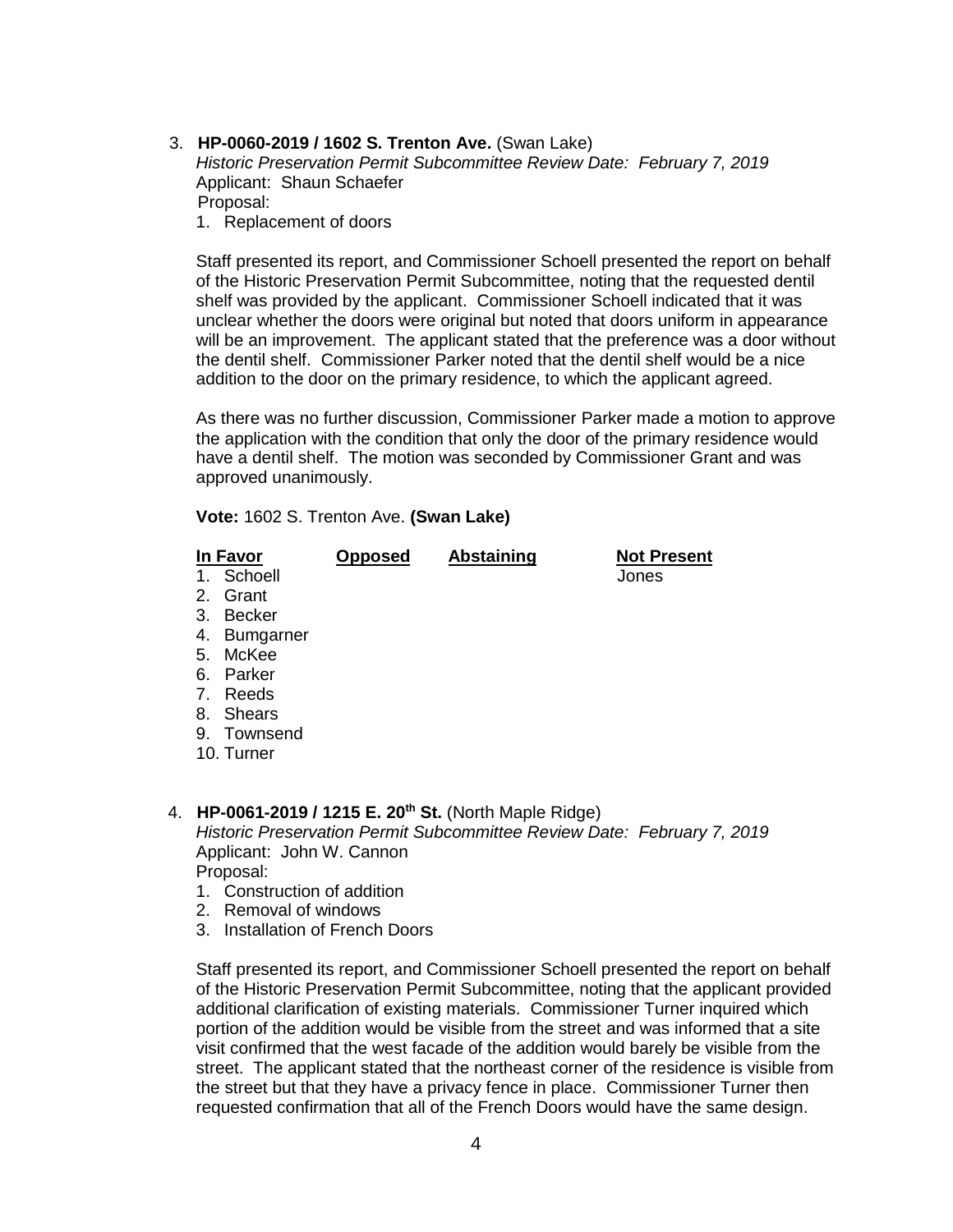The applicant confirmed that the doors would all have the same design and that vinyl windows would be removed to install the French Doors.

As there was no further discussion, Commissioner Reeds made a motion to approve the application. The motion was seconded by Commissioner Grant and approved unanimously.

## Vote: 1215 E. 20<sup>th</sup> St. (North Maple Ridge)

|    | In Favor                                | <b>Opposed</b> | Abstaining                                                           | <b>Not Present</b> |
|----|-----------------------------------------|----------------|----------------------------------------------------------------------|--------------------|
|    | Schoell                                 |                |                                                                      | Jones              |
|    | Grant<br>2.                             |                |                                                                      |                    |
|    | Becker<br>3.                            |                |                                                                      |                    |
|    | Bumgarner<br>4.                         |                |                                                                      |                    |
|    | McKee<br>5.                             |                |                                                                      |                    |
|    | Parker<br>6.                            |                |                                                                      |                    |
|    | $7_{\scriptscriptstyle{\sim}}$<br>Reeds |                |                                                                      |                    |
|    | 8. Shears                               |                |                                                                      |                    |
|    | 9. Townsend                             |                |                                                                      |                    |
|    | 10. Turner                              |                |                                                                      |                    |
|    |                                         |                |                                                                      |                    |
|    |                                         |                |                                                                      |                    |
| 5. |                                         |                | HP-0068-2019 / 1131 E. 20 <sup>th</sup> St. (North Maple Ridge)      |                    |
|    |                                         |                | Historic Preservation Permit Subcommittee Review Date: February 7, 2 |                    |

*Historic Preservation Permit Subcommittee Review Date: February 7, 2019* Applicant: Shane Hood Proposal:

1. Construction of addition

Staff presented its report, and Commissioner Schoell presented the report on behalf of the Historic Preservation Permit Subcommittee, noting that the applicant provided additional information on materials. Commissioner Turner inquired if the siding was wood, and the applicant confirmed the selection of that material.

As there was no further discussion, Commissioner Turner made a motion to approve the application. The motion was seconded by Commissioner Bumgarner and was approved by majority.

#### **Vote:** 1131 E. 20th St. **(North Maple Ridge)**

| In Favor |              | <b>Opposed</b> | Abstaining | <b>Not Present</b> |
|----------|--------------|----------------|------------|--------------------|
|          | 1. Schoell   | McKee          |            | Jones              |
|          | 2. Grant     | Parker         |            |                    |
|          | 3. Becker    |                |            |                    |
|          | 4. Bumgarner |                |            |                    |
|          | 5. Reeds     |                |            |                    |
|          | 6. Shears    |                |            |                    |
|          | 7. Townsend  |                |            |                    |

8. Turner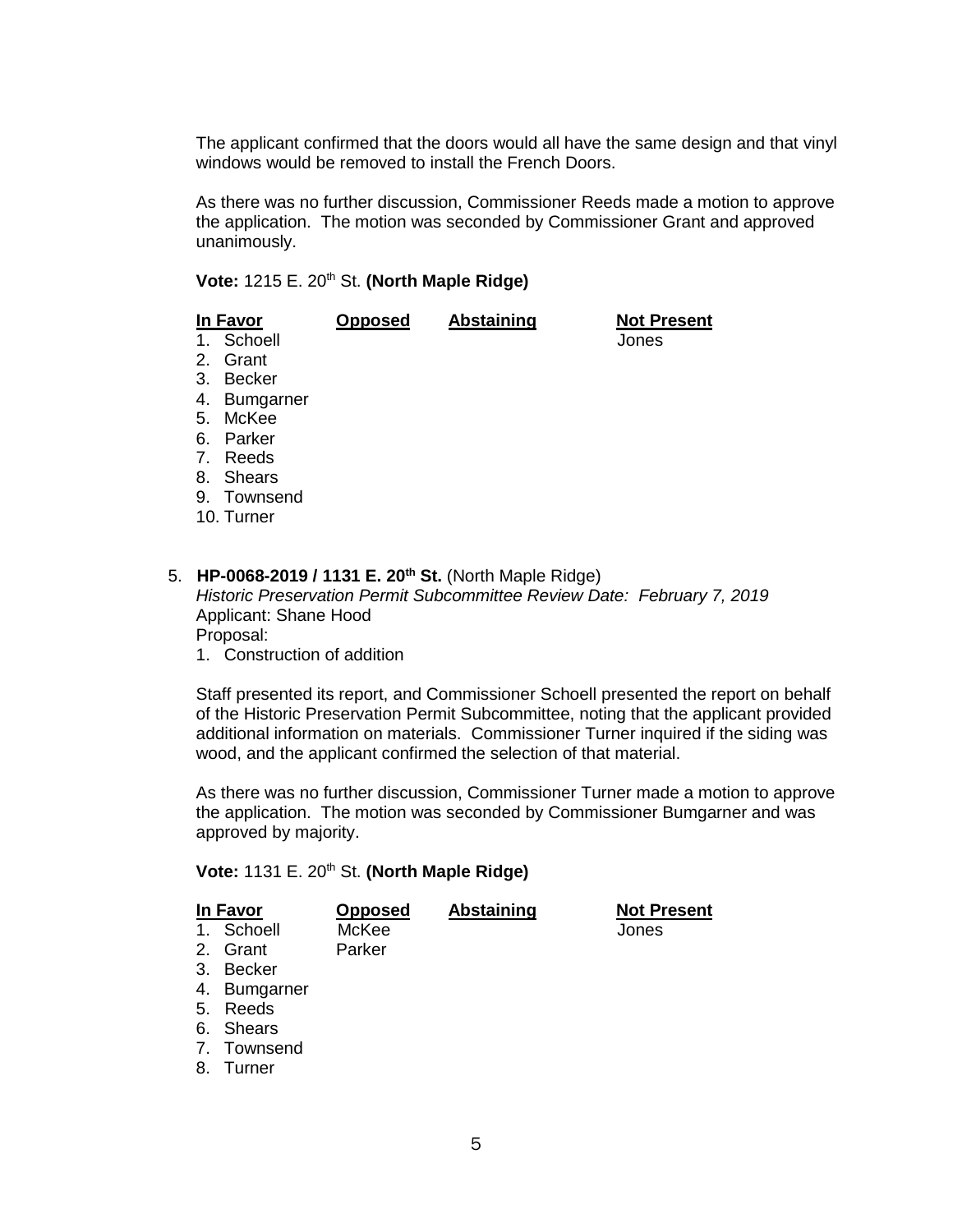## 6. **HP-0070-2019 / 1325 E. 18th St.** (Swan Lake)

*Historic Preservation Permit Subcommittee Review Date: February 7, 2019* Applicant: Jeffrey S Robinson Proposal:

- 1. Construction of addition
- 2. Construction of pergola
- 3. Replacement of non-historical windows
- 4. Restoration of historic siding
- 5. Installation of lantern on porch

Staff presented its report, and Commissioner Schoell presented the report on behalf of the Historic Preservation Permit Subcommittee, noting that the applicant provided additional information on materials, as well as the adjustment of the size of a window. Commissioner Turner requested confirmation that the applicant would restore the water table, and the applicant indicated that the element would be restored or replaced in kind. Commissioners Parker, Reeds, and Schoell stated their preference for a putty bead.

As there was no further discussion, Commissioner Turner made a motion to approve the application with the addition of a putty bead. The motion was seconded by Commissioner Reeds and approved unanimously.

### **Vote:** 1325 E. 18th St. **(Swan Lake)**

| In Favor |              | <b>Opposed</b> | Abstaining | <b>Not Present</b> |
|----------|--------------|----------------|------------|--------------------|
|          | 1. Schoell   |                |            | Jones              |
|          | 2. Grant     |                |            |                    |
|          | 3. Becker    |                |            |                    |
|          | 4. Bumgarner |                |            |                    |
|          | 5. McKee     |                |            |                    |
|          | 6. Parker    |                |            |                    |
|          | 7. Reeds     |                |            |                    |
|          | 8. Shears    |                |            |                    |
|          | 9. Townsend  |                |            |                    |
|          | 10. Turner   |                |            |                    |

### 7. **HP-0071-2019 / 1632 S. Quincy Ave.** (Swan Lake)

Applicant: Oklahoma Natural Gas Proposal: 6. Relocation of meter

Staff presented its report, noting that Oklahoma Natural Gas had agreed to relocate the meter behind the privacy fence. Commissioner Turner inquired about the treatment of the meter presently on the site, but the staff had not been informed by the applicant about any treatment.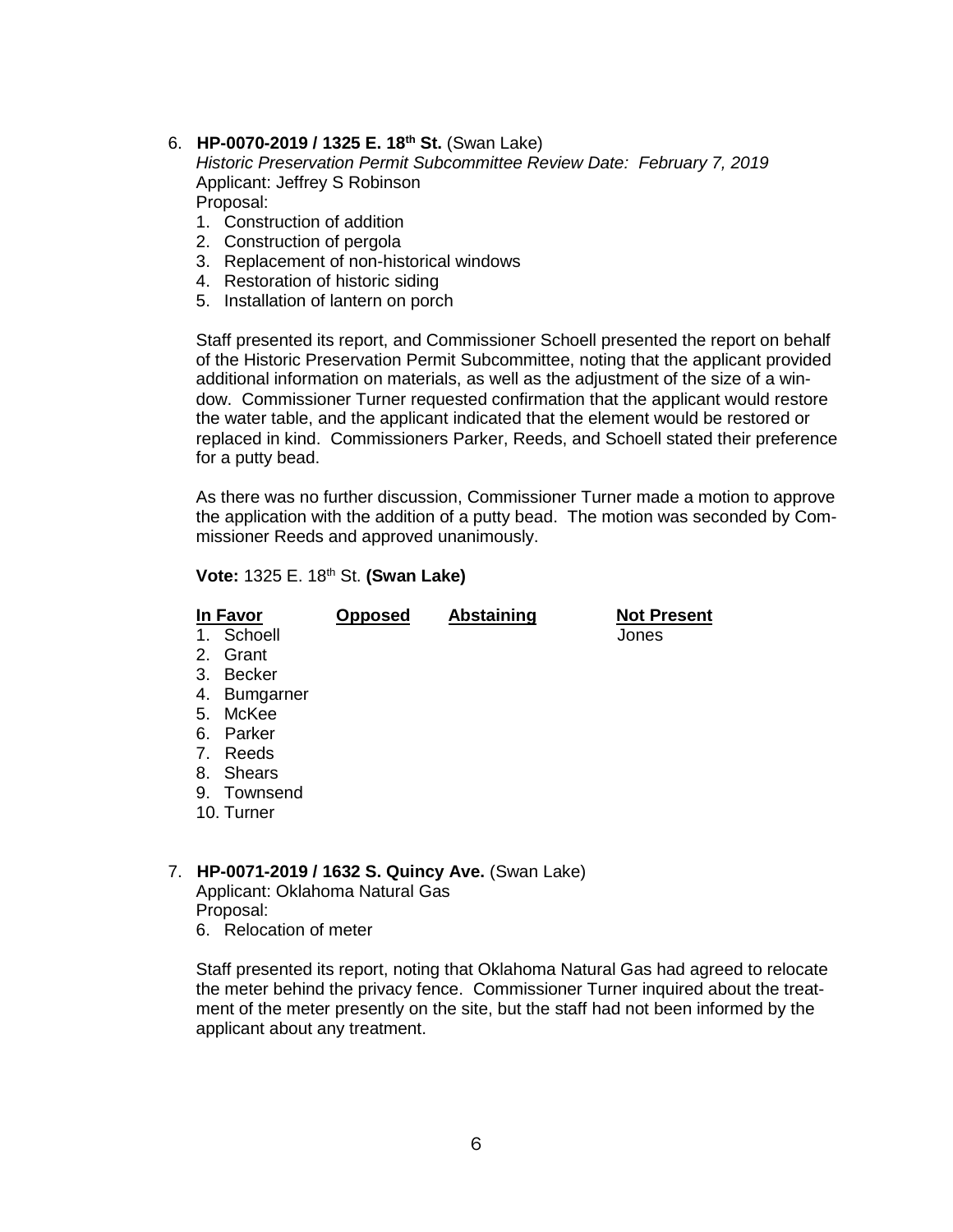As there was no further discussion, Commissioner Turner made a motion to approve the application with the condition that the meter be located behind the fence and the subterranean vault be removed and the yard restored. The motion was seconded by Commissioner Grant and approved unanimously.

**Vote:** 1632 S. Quincy Ave. **(Swan Lake)**

| In Favor                       |                  | <b>Opposed</b> | <b>Abstaining</b> | <b>Not Present</b> |
|--------------------------------|------------------|----------------|-------------------|--------------------|
|                                | 1. Schoell       |                |                   | Jones              |
| 2.                             | Grant            |                |                   |                    |
| 3.                             | <b>Becker</b>    |                |                   |                    |
| 4.                             | <b>Bumgarner</b> |                |                   |                    |
| 5.                             | McKee            |                |                   |                    |
| 6.                             | Parker           |                |                   |                    |
| $7_{\scriptscriptstyle{\sim}}$ | Reeds            |                |                   |                    |
| 8.                             | Shears           |                |                   |                    |
|                                | 9. Townsend      |                |                   |                    |
|                                | 10. Turner       |                |                   |                    |
|                                |                  |                |                   |                    |

## 8. **HP-0072-2019 / 1726 S. Yorktown Ave.** (Yorktown)

Applicant: S. Drew Word Proposal:

- 1. Replacement of door
- 2. Replacement of tile on porch

Staff presented its report. Commissioner Parker stated that she had no issues with the door but felt that the tile pattern did not match the period for the style of this residence. The applicant stated that he had attempted to choose something appropriate but was unsure about the direction in the Unified Design Guidelines. Commissioner Townsend shared the guidelines with the applicant. Commissioner Reeds inquired about the dimensions of the tiles, and the applicant stated that they were 6"x6". Commissioner Parker suggested that brick tiles would be more appropriate. Staff informed the applicant that the issue would not be with the color of the tile but the pattern. The applicant stated that tile without a pattern would be acceptable.

As there was no further discussion, Commissioner Townsend made a motion to approve the application for the replacement of the door with a continuation of the review of the proposal for the replacement of the tile until the next Regular Meeting on February 26, 2019. The motion was seconded by Commissioner Turner and approved unanimously.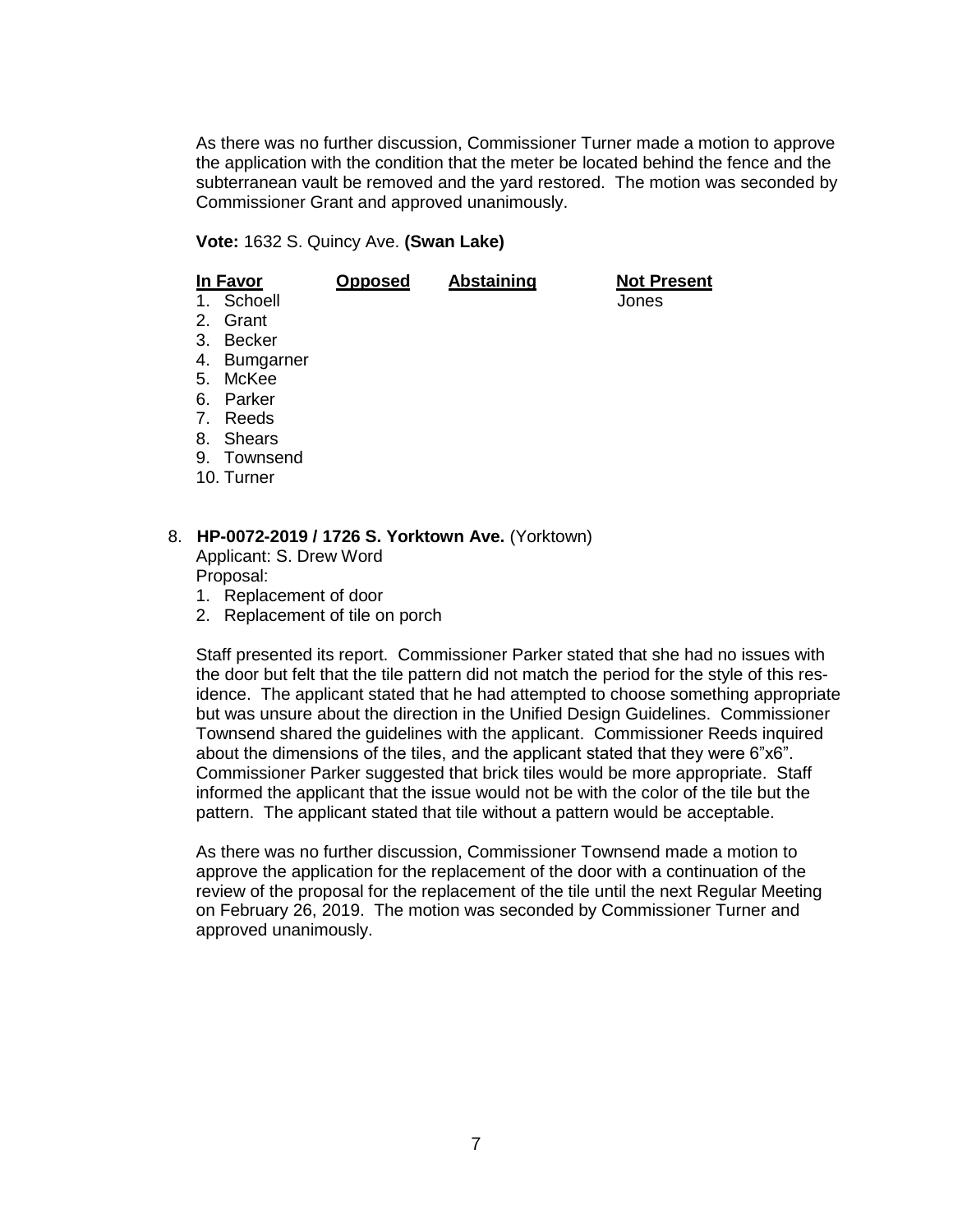#### **Vote:** 1726 S. Yorktown Ave. **(Yorktown)**

| In Favor               | <b>Opposed</b> | Abstaining | <b>Not Present</b> |
|------------------------|----------------|------------|--------------------|
| 1. Schoell             |                |            | Jones              |
| 2. Grant               |                |            |                    |
| Becker<br>3.           |                |            |                    |
| <b>Bumgarner</b><br>4. |                |            |                    |
| McKee<br>5.            |                |            |                    |
| Parker<br>6.           |                |            |                    |
| 7. Reeds               |                |            |                    |
| 8. Shears              |                |            |                    |
| 9. Townsend            |                |            |                    |
| 10. Turner             |                |            |                    |
|                        |                |            |                    |

### C. Reports

1. Chair Report

Commissioner Schoell met with Staff and Susan Miller, Director of the Tulsa Planning Office, to discuss interaction between that agency and the Tulsa Preservation Commission. Susan expressed enthusiasm about the proposal for a Homeowners Fair, hosted by the Tulsa Preservation Commission. Commissioner Schoell inquired about progress on development of a prototype by Thermal Windows and requested that the staff contact Councilors Hall-Harper and McKee and invite them to Regular Meetings of the Tulsa Preservation Commission.

2. Staff Report

Staff informed the commissioners that they would meet with residents of the Lewiston Gardens, Gillette, and Yorktown Neighborhoods on Saturday, February 16, 2019, to discuss the Lewis Study and learn how the community would like the staff to respond. Staff felt their presence would be necessary as the Lewiston Gardens Neighborhood is not currently zoned as a Historic Preservation Overlay District, but the desire to pursue designation could be an outcome of the meeting.

D. New Business

Commissioner Becker inquired if anyone would attend the Statewide Preservation Conference and whether there were funds available to address expenses. Commissioner Schoell stated that the Tulsa Preservation Commission was able to assist with expenses previously. Staff stated that there were no funds available but that there could be funds available to address expenses for the conference in 2020.

Commissioner Turner relayed that the Greater Tulsa Area Realtors Association (GTAR) had requested a presentation from the Tulsa Preservation Commission and noted that the Home Builders Association (HBA) had also expressed interest in a presentation. Staff will contact these organizations and inquire about a schedule for presentations.